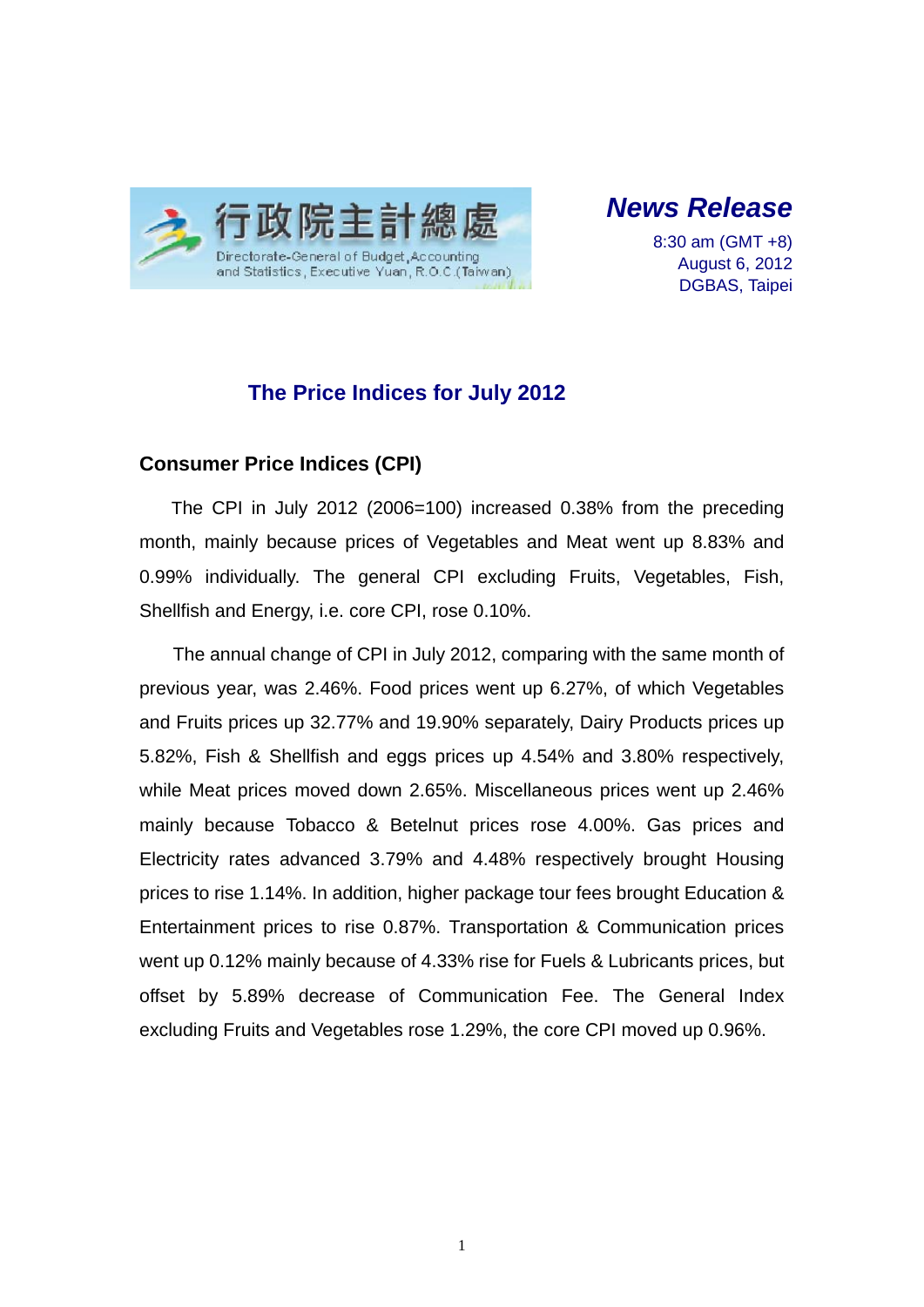

#### **CPI for Households in Different Disposable Income Groups**

In July 2012, the CPI for Lowest 20% Disposable Income Group and CPI for Middle 60% Disposable Income Group increased 2.76% and 2.48% separately, comparing with the same month of 2011, furthermore, CPI for Highest 20% Disposable Income Group moved up 2.26%.

#### **Wholesale Price Indices (WPI)**

The WPI in July 2012 decreased 0.08% from the preceding month, mainly because prices of Fishery Products declined 8.22% and lower imported iron sand prices, meanwhile prices of Petroleum & Coal Products went down 3.70%, however prices of Crude Petroleum & Natural Gas moved up 2.77%. The WPI for Domestic Sales Excluding Imports declined 0.39%. Import price index went up 0.28%, but Export price index down 0.16%.

The annual change of WPI in July 2012, comparing with the same month of 2011, was minus 1.71%. Mainly because prices of Chemical Material, Basic Metal, Crude Petroleum & Natural Gas and Petroleum & Coal Products went down 10.76%, 10.59%, 6.18% and 3.25% separately, however offset by electricity rates hike. The WPI for Domestic Sales Excluding Imports fell 1.31%;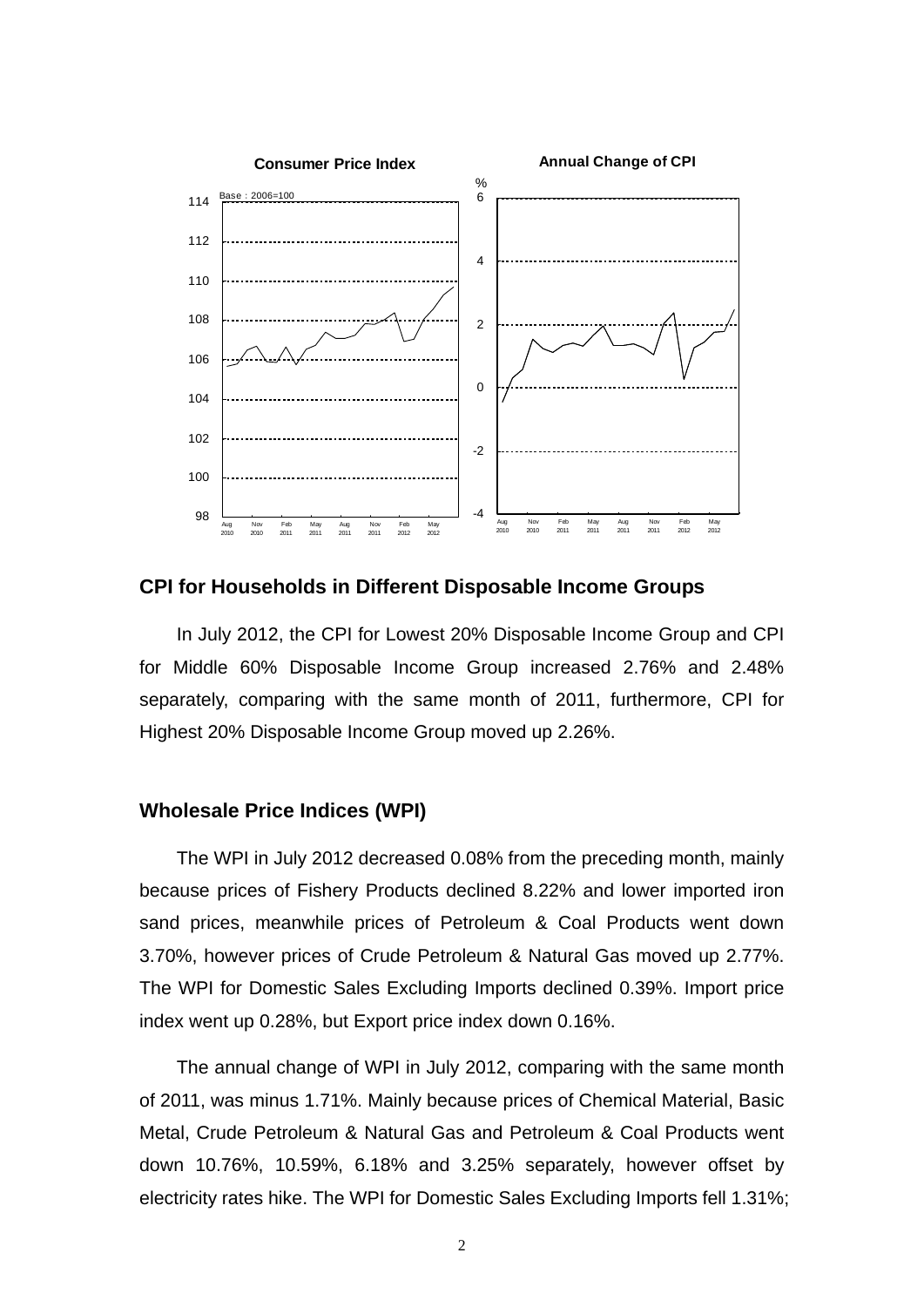Import price index declined 2.69%, and Export price index moved down 1.01%.

For the first seven months of 2012, the WPI increased 0.18% compared with the same period of the previous year, of which the Import price index rose 1.19% and Export price index increased 0.30% respectively.



### **Statistical Tables**

Table1 The Changes of Consumer Price Indices Table2 The Changes of Wholesale Price Indices Table3 The Changes of Import Price Indices Table4 The Changes of Export Price Indices

## **For Further Information:**

*Statistics Database:* http://eng.stat.gov.tw/ *DGBAS* news releases on the Internet: http://eng.dgbas.gov.tw/ *Tel:* +886-2-23803449; *Fax:* +886-2-23803465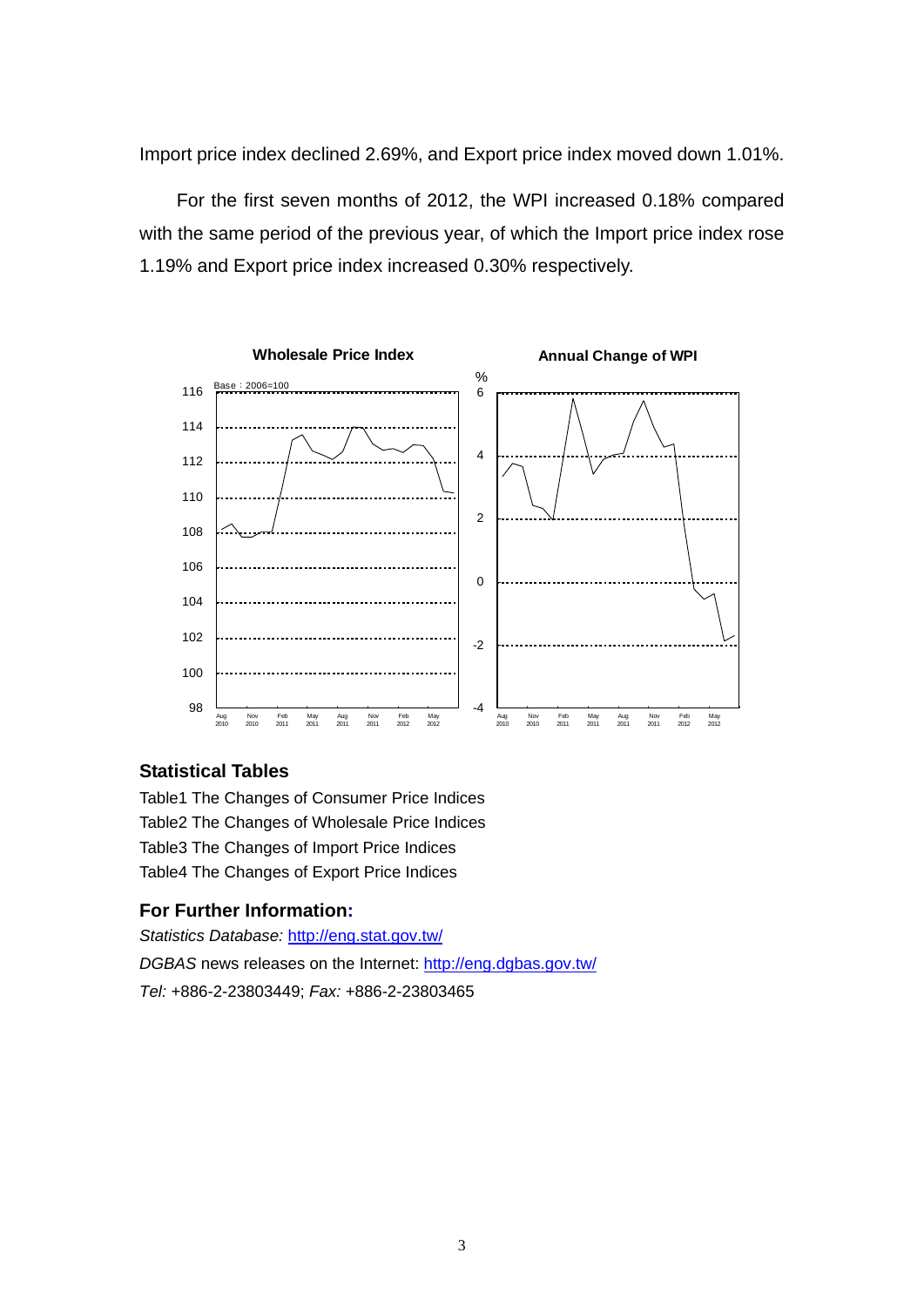| Table 1 The Changes of Consumer Price Indices |  |
|-----------------------------------------------|--|
| July 2012                                     |  |

| Compared Compared<br><b>July 2012</b><br>with<br>with the<br>Months of 2012<br>$(\%0)$<br>$(2006=100)$<br>Previous<br>Same<br>Compared with<br>Groups<br>Month of<br>Month<br>$(\% )$<br>Previous<br>(%)<br>Year $(\%)$<br>109.68<br>General Index<br>1,000.00<br>0.38<br>2.46<br>1.61<br><b>Basic Group</b><br>260.82<br>120.69<br>0.98<br>6.27<br>3.77<br>1. Food<br>2.13<br>19.72<br>124.44<br>0.52<br>2.93<br>Cereals & Cereal Products<br>0.99<br>23.08<br>122.15<br>$-2.65$<br>$-2.57$<br>Meat<br>3.80<br>2.00<br>125.63<br>$-2.99$<br>11.14<br>Eggs<br>3.99<br>16.71<br>148.37<br>$-0.49$<br>4.54<br>Fish & Shellfish<br>32.77<br>24.81<br>127.43<br>8.83<br>29.42<br>Vegetables<br>$-0.26$<br>27.59<br>114.43<br>19.90<br>$-0.51$<br>Fruits<br>0.04<br>5.82<br>6.30<br>10.51<br>134.44<br>Dairy Products<br>0.09<br>1.70<br>148.80<br>1.14<br>0.86<br>Edible Oil<br>1.37<br>41.72<br>110.61<br>$-3.57$<br>3.01<br>2. Clothing<br>1.70<br>26.97<br>107.91<br>$-5.03$<br>2.73<br>Garments<br>0.99<br>279.47<br>105.26<br>$-0.03$<br>1.14<br>3. Housing<br>0.11<br>0.65<br>185.40<br>101.68<br>0.52<br><b>Residential Rent</b><br>$-4.77$<br>$-0.08$<br>14.53<br>96.43<br>0.11<br>Household Operations <sup>1</sup><br>3.75<br>3.12<br>36.87<br>122.41<br>0.68<br>Water, Electricity & Gas Supply<br>132.93<br>3.79<br>9.70<br>$-0.32$<br>8.20<br>Gas<br>22.00<br>122.04<br>1.30<br>4.48<br>1.19<br>Electricity<br>103.78<br>0.35<br>0.12<br>$-0.76$<br>140.42<br>4. Transportation & Communication<br>125.52<br>4.33<br>2.39<br>32.55<br>1.06<br>Fuels & Lubricants<br>82.14<br>0.00<br>$-5.89$<br>31.77<br>$-8.54$<br><b>Communication Fee</b><br>110.54<br>0.24<br>0.78<br>0.79<br>47.41<br>5. Medicines & Medical Care<br>132.53<br>10.62<br>$-0.23$<br>0.71<br>1.15<br>Medicines & Health Food<br>102.71<br>0.87<br>1.17<br>0.63<br>171.48<br>6. Education & Entertainment<br>98.19<br>111.25<br>0.06<br>$-0.13$<br>$-0.09$<br><b>Educational Expense</b><br>2.52<br>60.22<br>110.91<br>3.02<br>1.86<br>Entertainment Expense<br>58.68<br>113.62<br>0.17<br>2.46<br>2.20<br>7. Miscellaneous<br>14.65<br>138.18<br>$-0.92$<br>4.00<br>4.08<br>Tobacco & Betelnut<br>14.78<br>0.90<br>1.41<br>100.88<br>1.35<br><b>Personal Care Services</b><br><b>Commodity and Service Groups</b><br>115.23<br>0.35<br>4.32<br>2.82<br>437.11<br>1. Commodity<br>109.90<br>$-0.37$<br>1.67<br>264.95<br>1.60<br>(Excluding Food)<br>122.59<br>0.96<br>6.05<br>299.12<br>3.63<br>Non-durable Consumer Goods<br>0.43<br>3.29<br>126.96<br>121.74<br>2.41<br>(Excluding Food)<br>62.85<br>106.32<br>$-2.40$<br>0.55<br>1.53<br>Semi-durable Consumer Goods<br>91.60<br>$-0.15$<br>$-0.79$<br>75.14<br>$-0.06$<br><b>Durable Consumer Goods</b><br>562.89<br>105.13<br>0.38<br>0.91<br>0.63<br>2. Service<br>2.54<br>88.66<br>115.66<br>0.23<br>2.19<br>Food<br>$-0.24$<br>0.58<br>209.54<br>101.30<br>0.47<br>Housing<br>0.23<br>76.99<br>96.27<br>$-2.05$<br>$-2.94$<br>Transportation & Communication<br>33.02<br>104.65<br>0.44<br>0.89<br>0.64<br><b>Medical Care</b><br>1.49<br>129.64<br>110.76<br>1.79<br>1.56<br>Education & Entertainment<br>100.89<br>0.50<br>1.33<br>1.48<br>23.83<br>Miscellaneous |        |          |  |                  |
|---------------------------------------------------------------------------------------------------------------------------------------------------------------------------------------------------------------------------------------------------------------------------------------------------------------------------------------------------------------------------------------------------------------------------------------------------------------------------------------------------------------------------------------------------------------------------------------------------------------------------------------------------------------------------------------------------------------------------------------------------------------------------------------------------------------------------------------------------------------------------------------------------------------------------------------------------------------------------------------------------------------------------------------------------------------------------------------------------------------------------------------------------------------------------------------------------------------------------------------------------------------------------------------------------------------------------------------------------------------------------------------------------------------------------------------------------------------------------------------------------------------------------------------------------------------------------------------------------------------------------------------------------------------------------------------------------------------------------------------------------------------------------------------------------------------------------------------------------------------------------------------------------------------------------------------------------------------------------------------------------------------------------------------------------------------------------------------------------------------------------------------------------------------------------------------------------------------------------------------------------------------------------------------------------------------------------------------------------------------------------------------------------------------------------------------------------------------------------------------------------------------------------------------------------------------------------------------------------------------------------------------------------------------------------------------------------------------------------------------------------------------------------------------------------------------------------------------------------------------------------------------------------------------------------------------------------------------------------------------------------------------------------------------------------------------------------------------------------------------------------------------------------------------------------------------------------------|--------|----------|--|------------------|
|                                                                                                                                                                                                                                                                                                                                                                                                                                                                                                                                                                                                                                                                                                                                                                                                                                                                                                                                                                                                                                                                                                                                                                                                                                                                                                                                                                                                                                                                                                                                                                                                                                                                                                                                                                                                                                                                                                                                                                                                                                                                                                                                                                                                                                                                                                                                                                                                                                                                                                                                                                                                                                                                                                                                                                                                                                                                                                                                                                                                                                                                                                                                                                                                         | Weight | Index of |  | The First Seven  |
|                                                                                                                                                                                                                                                                                                                                                                                                                                                                                                                                                                                                                                                                                                                                                                                                                                                                                                                                                                                                                                                                                                                                                                                                                                                                                                                                                                                                                                                                                                                                                                                                                                                                                                                                                                                                                                                                                                                                                                                                                                                                                                                                                                                                                                                                                                                                                                                                                                                                                                                                                                                                                                                                                                                                                                                                                                                                                                                                                                                                                                                                                                                                                                                                         |        |          |  |                  |
|                                                                                                                                                                                                                                                                                                                                                                                                                                                                                                                                                                                                                                                                                                                                                                                                                                                                                                                                                                                                                                                                                                                                                                                                                                                                                                                                                                                                                                                                                                                                                                                                                                                                                                                                                                                                                                                                                                                                                                                                                                                                                                                                                                                                                                                                                                                                                                                                                                                                                                                                                                                                                                                                                                                                                                                                                                                                                                                                                                                                                                                                                                                                                                                                         |        |          |  |                  |
|                                                                                                                                                                                                                                                                                                                                                                                                                                                                                                                                                                                                                                                                                                                                                                                                                                                                                                                                                                                                                                                                                                                                                                                                                                                                                                                                                                                                                                                                                                                                                                                                                                                                                                                                                                                                                                                                                                                                                                                                                                                                                                                                                                                                                                                                                                                                                                                                                                                                                                                                                                                                                                                                                                                                                                                                                                                                                                                                                                                                                                                                                                                                                                                                         |        |          |  | the Same Period  |
|                                                                                                                                                                                                                                                                                                                                                                                                                                                                                                                                                                                                                                                                                                                                                                                                                                                                                                                                                                                                                                                                                                                                                                                                                                                                                                                                                                                                                                                                                                                                                                                                                                                                                                                                                                                                                                                                                                                                                                                                                                                                                                                                                                                                                                                                                                                                                                                                                                                                                                                                                                                                                                                                                                                                                                                                                                                                                                                                                                                                                                                                                                                                                                                                         |        |          |  | of Previous Year |
|                                                                                                                                                                                                                                                                                                                                                                                                                                                                                                                                                                                                                                                                                                                                                                                                                                                                                                                                                                                                                                                                                                                                                                                                                                                                                                                                                                                                                                                                                                                                                                                                                                                                                                                                                                                                                                                                                                                                                                                                                                                                                                                                                                                                                                                                                                                                                                                                                                                                                                                                                                                                                                                                                                                                                                                                                                                                                                                                                                                                                                                                                                                                                                                                         |        |          |  |                  |
|                                                                                                                                                                                                                                                                                                                                                                                                                                                                                                                                                                                                                                                                                                                                                                                                                                                                                                                                                                                                                                                                                                                                                                                                                                                                                                                                                                                                                                                                                                                                                                                                                                                                                                                                                                                                                                                                                                                                                                                                                                                                                                                                                                                                                                                                                                                                                                                                                                                                                                                                                                                                                                                                                                                                                                                                                                                                                                                                                                                                                                                                                                                                                                                                         |        |          |  |                  |
|                                                                                                                                                                                                                                                                                                                                                                                                                                                                                                                                                                                                                                                                                                                                                                                                                                                                                                                                                                                                                                                                                                                                                                                                                                                                                                                                                                                                                                                                                                                                                                                                                                                                                                                                                                                                                                                                                                                                                                                                                                                                                                                                                                                                                                                                                                                                                                                                                                                                                                                                                                                                                                                                                                                                                                                                                                                                                                                                                                                                                                                                                                                                                                                                         |        |          |  |                  |
|                                                                                                                                                                                                                                                                                                                                                                                                                                                                                                                                                                                                                                                                                                                                                                                                                                                                                                                                                                                                                                                                                                                                                                                                                                                                                                                                                                                                                                                                                                                                                                                                                                                                                                                                                                                                                                                                                                                                                                                                                                                                                                                                                                                                                                                                                                                                                                                                                                                                                                                                                                                                                                                                                                                                                                                                                                                                                                                                                                                                                                                                                                                                                                                                         |        |          |  |                  |
|                                                                                                                                                                                                                                                                                                                                                                                                                                                                                                                                                                                                                                                                                                                                                                                                                                                                                                                                                                                                                                                                                                                                                                                                                                                                                                                                                                                                                                                                                                                                                                                                                                                                                                                                                                                                                                                                                                                                                                                                                                                                                                                                                                                                                                                                                                                                                                                                                                                                                                                                                                                                                                                                                                                                                                                                                                                                                                                                                                                                                                                                                                                                                                                                         |        |          |  |                  |
|                                                                                                                                                                                                                                                                                                                                                                                                                                                                                                                                                                                                                                                                                                                                                                                                                                                                                                                                                                                                                                                                                                                                                                                                                                                                                                                                                                                                                                                                                                                                                                                                                                                                                                                                                                                                                                                                                                                                                                                                                                                                                                                                                                                                                                                                                                                                                                                                                                                                                                                                                                                                                                                                                                                                                                                                                                                                                                                                                                                                                                                                                                                                                                                                         |        |          |  |                  |
|                                                                                                                                                                                                                                                                                                                                                                                                                                                                                                                                                                                                                                                                                                                                                                                                                                                                                                                                                                                                                                                                                                                                                                                                                                                                                                                                                                                                                                                                                                                                                                                                                                                                                                                                                                                                                                                                                                                                                                                                                                                                                                                                                                                                                                                                                                                                                                                                                                                                                                                                                                                                                                                                                                                                                                                                                                                                                                                                                                                                                                                                                                                                                                                                         |        |          |  |                  |
|                                                                                                                                                                                                                                                                                                                                                                                                                                                                                                                                                                                                                                                                                                                                                                                                                                                                                                                                                                                                                                                                                                                                                                                                                                                                                                                                                                                                                                                                                                                                                                                                                                                                                                                                                                                                                                                                                                                                                                                                                                                                                                                                                                                                                                                                                                                                                                                                                                                                                                                                                                                                                                                                                                                                                                                                                                                                                                                                                                                                                                                                                                                                                                                                         |        |          |  |                  |
|                                                                                                                                                                                                                                                                                                                                                                                                                                                                                                                                                                                                                                                                                                                                                                                                                                                                                                                                                                                                                                                                                                                                                                                                                                                                                                                                                                                                                                                                                                                                                                                                                                                                                                                                                                                                                                                                                                                                                                                                                                                                                                                                                                                                                                                                                                                                                                                                                                                                                                                                                                                                                                                                                                                                                                                                                                                                                                                                                                                                                                                                                                                                                                                                         |        |          |  |                  |
|                                                                                                                                                                                                                                                                                                                                                                                                                                                                                                                                                                                                                                                                                                                                                                                                                                                                                                                                                                                                                                                                                                                                                                                                                                                                                                                                                                                                                                                                                                                                                                                                                                                                                                                                                                                                                                                                                                                                                                                                                                                                                                                                                                                                                                                                                                                                                                                                                                                                                                                                                                                                                                                                                                                                                                                                                                                                                                                                                                                                                                                                                                                                                                                                         |        |          |  |                  |
|                                                                                                                                                                                                                                                                                                                                                                                                                                                                                                                                                                                                                                                                                                                                                                                                                                                                                                                                                                                                                                                                                                                                                                                                                                                                                                                                                                                                                                                                                                                                                                                                                                                                                                                                                                                                                                                                                                                                                                                                                                                                                                                                                                                                                                                                                                                                                                                                                                                                                                                                                                                                                                                                                                                                                                                                                                                                                                                                                                                                                                                                                                                                                                                                         |        |          |  |                  |
|                                                                                                                                                                                                                                                                                                                                                                                                                                                                                                                                                                                                                                                                                                                                                                                                                                                                                                                                                                                                                                                                                                                                                                                                                                                                                                                                                                                                                                                                                                                                                                                                                                                                                                                                                                                                                                                                                                                                                                                                                                                                                                                                                                                                                                                                                                                                                                                                                                                                                                                                                                                                                                                                                                                                                                                                                                                                                                                                                                                                                                                                                                                                                                                                         |        |          |  |                  |
|                                                                                                                                                                                                                                                                                                                                                                                                                                                                                                                                                                                                                                                                                                                                                                                                                                                                                                                                                                                                                                                                                                                                                                                                                                                                                                                                                                                                                                                                                                                                                                                                                                                                                                                                                                                                                                                                                                                                                                                                                                                                                                                                                                                                                                                                                                                                                                                                                                                                                                                                                                                                                                                                                                                                                                                                                                                                                                                                                                                                                                                                                                                                                                                                         |        |          |  |                  |
|                                                                                                                                                                                                                                                                                                                                                                                                                                                                                                                                                                                                                                                                                                                                                                                                                                                                                                                                                                                                                                                                                                                                                                                                                                                                                                                                                                                                                                                                                                                                                                                                                                                                                                                                                                                                                                                                                                                                                                                                                                                                                                                                                                                                                                                                                                                                                                                                                                                                                                                                                                                                                                                                                                                                                                                                                                                                                                                                                                                                                                                                                                                                                                                                         |        |          |  |                  |
|                                                                                                                                                                                                                                                                                                                                                                                                                                                                                                                                                                                                                                                                                                                                                                                                                                                                                                                                                                                                                                                                                                                                                                                                                                                                                                                                                                                                                                                                                                                                                                                                                                                                                                                                                                                                                                                                                                                                                                                                                                                                                                                                                                                                                                                                                                                                                                                                                                                                                                                                                                                                                                                                                                                                                                                                                                                                                                                                                                                                                                                                                                                                                                                                         |        |          |  |                  |
|                                                                                                                                                                                                                                                                                                                                                                                                                                                                                                                                                                                                                                                                                                                                                                                                                                                                                                                                                                                                                                                                                                                                                                                                                                                                                                                                                                                                                                                                                                                                                                                                                                                                                                                                                                                                                                                                                                                                                                                                                                                                                                                                                                                                                                                                                                                                                                                                                                                                                                                                                                                                                                                                                                                                                                                                                                                                                                                                                                                                                                                                                                                                                                                                         |        |          |  |                  |
|                                                                                                                                                                                                                                                                                                                                                                                                                                                                                                                                                                                                                                                                                                                                                                                                                                                                                                                                                                                                                                                                                                                                                                                                                                                                                                                                                                                                                                                                                                                                                                                                                                                                                                                                                                                                                                                                                                                                                                                                                                                                                                                                                                                                                                                                                                                                                                                                                                                                                                                                                                                                                                                                                                                                                                                                                                                                                                                                                                                                                                                                                                                                                                                                         |        |          |  |                  |
|                                                                                                                                                                                                                                                                                                                                                                                                                                                                                                                                                                                                                                                                                                                                                                                                                                                                                                                                                                                                                                                                                                                                                                                                                                                                                                                                                                                                                                                                                                                                                                                                                                                                                                                                                                                                                                                                                                                                                                                                                                                                                                                                                                                                                                                                                                                                                                                                                                                                                                                                                                                                                                                                                                                                                                                                                                                                                                                                                                                                                                                                                                                                                                                                         |        |          |  |                  |
|                                                                                                                                                                                                                                                                                                                                                                                                                                                                                                                                                                                                                                                                                                                                                                                                                                                                                                                                                                                                                                                                                                                                                                                                                                                                                                                                                                                                                                                                                                                                                                                                                                                                                                                                                                                                                                                                                                                                                                                                                                                                                                                                                                                                                                                                                                                                                                                                                                                                                                                                                                                                                                                                                                                                                                                                                                                                                                                                                                                                                                                                                                                                                                                                         |        |          |  |                  |
|                                                                                                                                                                                                                                                                                                                                                                                                                                                                                                                                                                                                                                                                                                                                                                                                                                                                                                                                                                                                                                                                                                                                                                                                                                                                                                                                                                                                                                                                                                                                                                                                                                                                                                                                                                                                                                                                                                                                                                                                                                                                                                                                                                                                                                                                                                                                                                                                                                                                                                                                                                                                                                                                                                                                                                                                                                                                                                                                                                                                                                                                                                                                                                                                         |        |          |  |                  |
|                                                                                                                                                                                                                                                                                                                                                                                                                                                                                                                                                                                                                                                                                                                                                                                                                                                                                                                                                                                                                                                                                                                                                                                                                                                                                                                                                                                                                                                                                                                                                                                                                                                                                                                                                                                                                                                                                                                                                                                                                                                                                                                                                                                                                                                                                                                                                                                                                                                                                                                                                                                                                                                                                                                                                                                                                                                                                                                                                                                                                                                                                                                                                                                                         |        |          |  |                  |
|                                                                                                                                                                                                                                                                                                                                                                                                                                                                                                                                                                                                                                                                                                                                                                                                                                                                                                                                                                                                                                                                                                                                                                                                                                                                                                                                                                                                                                                                                                                                                                                                                                                                                                                                                                                                                                                                                                                                                                                                                                                                                                                                                                                                                                                                                                                                                                                                                                                                                                                                                                                                                                                                                                                                                                                                                                                                                                                                                                                                                                                                                                                                                                                                         |        |          |  |                  |
|                                                                                                                                                                                                                                                                                                                                                                                                                                                                                                                                                                                                                                                                                                                                                                                                                                                                                                                                                                                                                                                                                                                                                                                                                                                                                                                                                                                                                                                                                                                                                                                                                                                                                                                                                                                                                                                                                                                                                                                                                                                                                                                                                                                                                                                                                                                                                                                                                                                                                                                                                                                                                                                                                                                                                                                                                                                                                                                                                                                                                                                                                                                                                                                                         |        |          |  |                  |
|                                                                                                                                                                                                                                                                                                                                                                                                                                                                                                                                                                                                                                                                                                                                                                                                                                                                                                                                                                                                                                                                                                                                                                                                                                                                                                                                                                                                                                                                                                                                                                                                                                                                                                                                                                                                                                                                                                                                                                                                                                                                                                                                                                                                                                                                                                                                                                                                                                                                                                                                                                                                                                                                                                                                                                                                                                                                                                                                                                                                                                                                                                                                                                                                         |        |          |  |                  |
|                                                                                                                                                                                                                                                                                                                                                                                                                                                                                                                                                                                                                                                                                                                                                                                                                                                                                                                                                                                                                                                                                                                                                                                                                                                                                                                                                                                                                                                                                                                                                                                                                                                                                                                                                                                                                                                                                                                                                                                                                                                                                                                                                                                                                                                                                                                                                                                                                                                                                                                                                                                                                                                                                                                                                                                                                                                                                                                                                                                                                                                                                                                                                                                                         |        |          |  |                  |
|                                                                                                                                                                                                                                                                                                                                                                                                                                                                                                                                                                                                                                                                                                                                                                                                                                                                                                                                                                                                                                                                                                                                                                                                                                                                                                                                                                                                                                                                                                                                                                                                                                                                                                                                                                                                                                                                                                                                                                                                                                                                                                                                                                                                                                                                                                                                                                                                                                                                                                                                                                                                                                                                                                                                                                                                                                                                                                                                                                                                                                                                                                                                                                                                         |        |          |  |                  |
|                                                                                                                                                                                                                                                                                                                                                                                                                                                                                                                                                                                                                                                                                                                                                                                                                                                                                                                                                                                                                                                                                                                                                                                                                                                                                                                                                                                                                                                                                                                                                                                                                                                                                                                                                                                                                                                                                                                                                                                                                                                                                                                                                                                                                                                                                                                                                                                                                                                                                                                                                                                                                                                                                                                                                                                                                                                                                                                                                                                                                                                                                                                                                                                                         |        |          |  |                  |
|                                                                                                                                                                                                                                                                                                                                                                                                                                                                                                                                                                                                                                                                                                                                                                                                                                                                                                                                                                                                                                                                                                                                                                                                                                                                                                                                                                                                                                                                                                                                                                                                                                                                                                                                                                                                                                                                                                                                                                                                                                                                                                                                                                                                                                                                                                                                                                                                                                                                                                                                                                                                                                                                                                                                                                                                                                                                                                                                                                                                                                                                                                                                                                                                         |        |          |  |                  |
|                                                                                                                                                                                                                                                                                                                                                                                                                                                                                                                                                                                                                                                                                                                                                                                                                                                                                                                                                                                                                                                                                                                                                                                                                                                                                                                                                                                                                                                                                                                                                                                                                                                                                                                                                                                                                                                                                                                                                                                                                                                                                                                                                                                                                                                                                                                                                                                                                                                                                                                                                                                                                                                                                                                                                                                                                                                                                                                                                                                                                                                                                                                                                                                                         |        |          |  |                  |
|                                                                                                                                                                                                                                                                                                                                                                                                                                                                                                                                                                                                                                                                                                                                                                                                                                                                                                                                                                                                                                                                                                                                                                                                                                                                                                                                                                                                                                                                                                                                                                                                                                                                                                                                                                                                                                                                                                                                                                                                                                                                                                                                                                                                                                                                                                                                                                                                                                                                                                                                                                                                                                                                                                                                                                                                                                                                                                                                                                                                                                                                                                                                                                                                         |        |          |  |                  |
|                                                                                                                                                                                                                                                                                                                                                                                                                                                                                                                                                                                                                                                                                                                                                                                                                                                                                                                                                                                                                                                                                                                                                                                                                                                                                                                                                                                                                                                                                                                                                                                                                                                                                                                                                                                                                                                                                                                                                                                                                                                                                                                                                                                                                                                                                                                                                                                                                                                                                                                                                                                                                                                                                                                                                                                                                                                                                                                                                                                                                                                                                                                                                                                                         |        |          |  |                  |
|                                                                                                                                                                                                                                                                                                                                                                                                                                                                                                                                                                                                                                                                                                                                                                                                                                                                                                                                                                                                                                                                                                                                                                                                                                                                                                                                                                                                                                                                                                                                                                                                                                                                                                                                                                                                                                                                                                                                                                                                                                                                                                                                                                                                                                                                                                                                                                                                                                                                                                                                                                                                                                                                                                                                                                                                                                                                                                                                                                                                                                                                                                                                                                                                         |        |          |  |                  |
|                                                                                                                                                                                                                                                                                                                                                                                                                                                                                                                                                                                                                                                                                                                                                                                                                                                                                                                                                                                                                                                                                                                                                                                                                                                                                                                                                                                                                                                                                                                                                                                                                                                                                                                                                                                                                                                                                                                                                                                                                                                                                                                                                                                                                                                                                                                                                                                                                                                                                                                                                                                                                                                                                                                                                                                                                                                                                                                                                                                                                                                                                                                                                                                                         |        |          |  |                  |
|                                                                                                                                                                                                                                                                                                                                                                                                                                                                                                                                                                                                                                                                                                                                                                                                                                                                                                                                                                                                                                                                                                                                                                                                                                                                                                                                                                                                                                                                                                                                                                                                                                                                                                                                                                                                                                                                                                                                                                                                                                                                                                                                                                                                                                                                                                                                                                                                                                                                                                                                                                                                                                                                                                                                                                                                                                                                                                                                                                                                                                                                                                                                                                                                         |        |          |  |                  |
|                                                                                                                                                                                                                                                                                                                                                                                                                                                                                                                                                                                                                                                                                                                                                                                                                                                                                                                                                                                                                                                                                                                                                                                                                                                                                                                                                                                                                                                                                                                                                                                                                                                                                                                                                                                                                                                                                                                                                                                                                                                                                                                                                                                                                                                                                                                                                                                                                                                                                                                                                                                                                                                                                                                                                                                                                                                                                                                                                                                                                                                                                                                                                                                                         |        |          |  |                  |
|                                                                                                                                                                                                                                                                                                                                                                                                                                                                                                                                                                                                                                                                                                                                                                                                                                                                                                                                                                                                                                                                                                                                                                                                                                                                                                                                                                                                                                                                                                                                                                                                                                                                                                                                                                                                                                                                                                                                                                                                                                                                                                                                                                                                                                                                                                                                                                                                                                                                                                                                                                                                                                                                                                                                                                                                                                                                                                                                                                                                                                                                                                                                                                                                         |        |          |  |                  |
|                                                                                                                                                                                                                                                                                                                                                                                                                                                                                                                                                                                                                                                                                                                                                                                                                                                                                                                                                                                                                                                                                                                                                                                                                                                                                                                                                                                                                                                                                                                                                                                                                                                                                                                                                                                                                                                                                                                                                                                                                                                                                                                                                                                                                                                                                                                                                                                                                                                                                                                                                                                                                                                                                                                                                                                                                                                                                                                                                                                                                                                                                                                                                                                                         |        |          |  |                  |
|                                                                                                                                                                                                                                                                                                                                                                                                                                                                                                                                                                                                                                                                                                                                                                                                                                                                                                                                                                                                                                                                                                                                                                                                                                                                                                                                                                                                                                                                                                                                                                                                                                                                                                                                                                                                                                                                                                                                                                                                                                                                                                                                                                                                                                                                                                                                                                                                                                                                                                                                                                                                                                                                                                                                                                                                                                                                                                                                                                                                                                                                                                                                                                                                         |        |          |  |                  |
|                                                                                                                                                                                                                                                                                                                                                                                                                                                                                                                                                                                                                                                                                                                                                                                                                                                                                                                                                                                                                                                                                                                                                                                                                                                                                                                                                                                                                                                                                                                                                                                                                                                                                                                                                                                                                                                                                                                                                                                                                                                                                                                                                                                                                                                                                                                                                                                                                                                                                                                                                                                                                                                                                                                                                                                                                                                                                                                                                                                                                                                                                                                                                                                                         |        |          |  |                  |
|                                                                                                                                                                                                                                                                                                                                                                                                                                                                                                                                                                                                                                                                                                                                                                                                                                                                                                                                                                                                                                                                                                                                                                                                                                                                                                                                                                                                                                                                                                                                                                                                                                                                                                                                                                                                                                                                                                                                                                                                                                                                                                                                                                                                                                                                                                                                                                                                                                                                                                                                                                                                                                                                                                                                                                                                                                                                                                                                                                                                                                                                                                                                                                                                         |        |          |  |                  |
|                                                                                                                                                                                                                                                                                                                                                                                                                                                                                                                                                                                                                                                                                                                                                                                                                                                                                                                                                                                                                                                                                                                                                                                                                                                                                                                                                                                                                                                                                                                                                                                                                                                                                                                                                                                                                                                                                                                                                                                                                                                                                                                                                                                                                                                                                                                                                                                                                                                                                                                                                                                                                                                                                                                                                                                                                                                                                                                                                                                                                                                                                                                                                                                                         |        |          |  |                  |
|                                                                                                                                                                                                                                                                                                                                                                                                                                                                                                                                                                                                                                                                                                                                                                                                                                                                                                                                                                                                                                                                                                                                                                                                                                                                                                                                                                                                                                                                                                                                                                                                                                                                                                                                                                                                                                                                                                                                                                                                                                                                                                                                                                                                                                                                                                                                                                                                                                                                                                                                                                                                                                                                                                                                                                                                                                                                                                                                                                                                                                                                                                                                                                                                         |        |          |  |                  |
|                                                                                                                                                                                                                                                                                                                                                                                                                                                                                                                                                                                                                                                                                                                                                                                                                                                                                                                                                                                                                                                                                                                                                                                                                                                                                                                                                                                                                                                                                                                                                                                                                                                                                                                                                                                                                                                                                                                                                                                                                                                                                                                                                                                                                                                                                                                                                                                                                                                                                                                                                                                                                                                                                                                                                                                                                                                                                                                                                                                                                                                                                                                                                                                                         |        |          |  |                  |
|                                                                                                                                                                                                                                                                                                                                                                                                                                                                                                                                                                                                                                                                                                                                                                                                                                                                                                                                                                                                                                                                                                                                                                                                                                                                                                                                                                                                                                                                                                                                                                                                                                                                                                                                                                                                                                                                                                                                                                                                                                                                                                                                                                                                                                                                                                                                                                                                                                                                                                                                                                                                                                                                                                                                                                                                                                                                                                                                                                                                                                                                                                                                                                                                         |        |          |  |                  |
|                                                                                                                                                                                                                                                                                                                                                                                                                                                                                                                                                                                                                                                                                                                                                                                                                                                                                                                                                                                                                                                                                                                                                                                                                                                                                                                                                                                                                                                                                                                                                                                                                                                                                                                                                                                                                                                                                                                                                                                                                                                                                                                                                                                                                                                                                                                                                                                                                                                                                                                                                                                                                                                                                                                                                                                                                                                                                                                                                                                                                                                                                                                                                                                                         |        |          |  |                  |
|                                                                                                                                                                                                                                                                                                                                                                                                                                                                                                                                                                                                                                                                                                                                                                                                                                                                                                                                                                                                                                                                                                                                                                                                                                                                                                                                                                                                                                                                                                                                                                                                                                                                                                                                                                                                                                                                                                                                                                                                                                                                                                                                                                                                                                                                                                                                                                                                                                                                                                                                                                                                                                                                                                                                                                                                                                                                                                                                                                                                                                                                                                                                                                                                         |        |          |  |                  |
| <b>Special Groups</b><br>109.05<br>0.15<br>1.10                                                                                                                                                                                                                                                                                                                                                                                                                                                                                                                                                                                                                                                                                                                                                                                                                                                                                                                                                                                                                                                                                                                                                                                                                                                                                                                                                                                                                                                                                                                                                                                                                                                                                                                                                                                                                                                                                                                                                                                                                                                                                                                                                                                                                                                                                                                                                                                                                                                                                                                                                                                                                                                                                                                                                                                                                                                                                                                                                                                                                                                                                                                                                         |        |          |  |                  |
| 1.29<br>General Index Excluding Fruits & Vegetables<br>947.60                                                                                                                                                                                                                                                                                                                                                                                                                                                                                                                                                                                                                                                                                                                                                                                                                                                                                                                                                                                                                                                                                                                                                                                                                                                                                                                                                                                                                                                                                                                                                                                                                                                                                                                                                                                                                                                                                                                                                                                                                                                                                                                                                                                                                                                                                                                                                                                                                                                                                                                                                                                                                                                                                                                                                                                                                                                                                                                                                                                                                                                                                                                                           |        |          |  |                  |
| 0.13<br>General Index Excluding Food<br>739.18<br>105.69<br>0.99<br>0.79<br>General Index Excluding Fruits, Vegetables,                                                                                                                                                                                                                                                                                                                                                                                                                                                                                                                                                                                                                                                                                                                                                                                                                                                                                                                                                                                                                                                                                                                                                                                                                                                                                                                                                                                                                                                                                                                                                                                                                                                                                                                                                                                                                                                                                                                                                                                                                                                                                                                                                                                                                                                                                                                                                                                                                                                                                                                                                                                                                                                                                                                                                                                                                                                                                                                                                                                                                                                                                 |        |          |  |                  |
| 866.64<br>107.09<br>0.10<br>0.96<br>0.88<br>Fish, Shellfish & Energy                                                                                                                                                                                                                                                                                                                                                                                                                                                                                                                                                                                                                                                                                                                                                                                                                                                                                                                                                                                                                                                                                                                                                                                                                                                                                                                                                                                                                                                                                                                                                                                                                                                                                                                                                                                                                                                                                                                                                                                                                                                                                                                                                                                                                                                                                                                                                                                                                                                                                                                                                                                                                                                                                                                                                                                                                                                                                                                                                                                                                                                                                                                                    |        |          |  |                  |

Note: 1.includes nannies, housecleaning expenses and services paid for keeping household running efficiently. 2.All data are subject to revision 3 months after original publication due to late reports and corrections by respondents.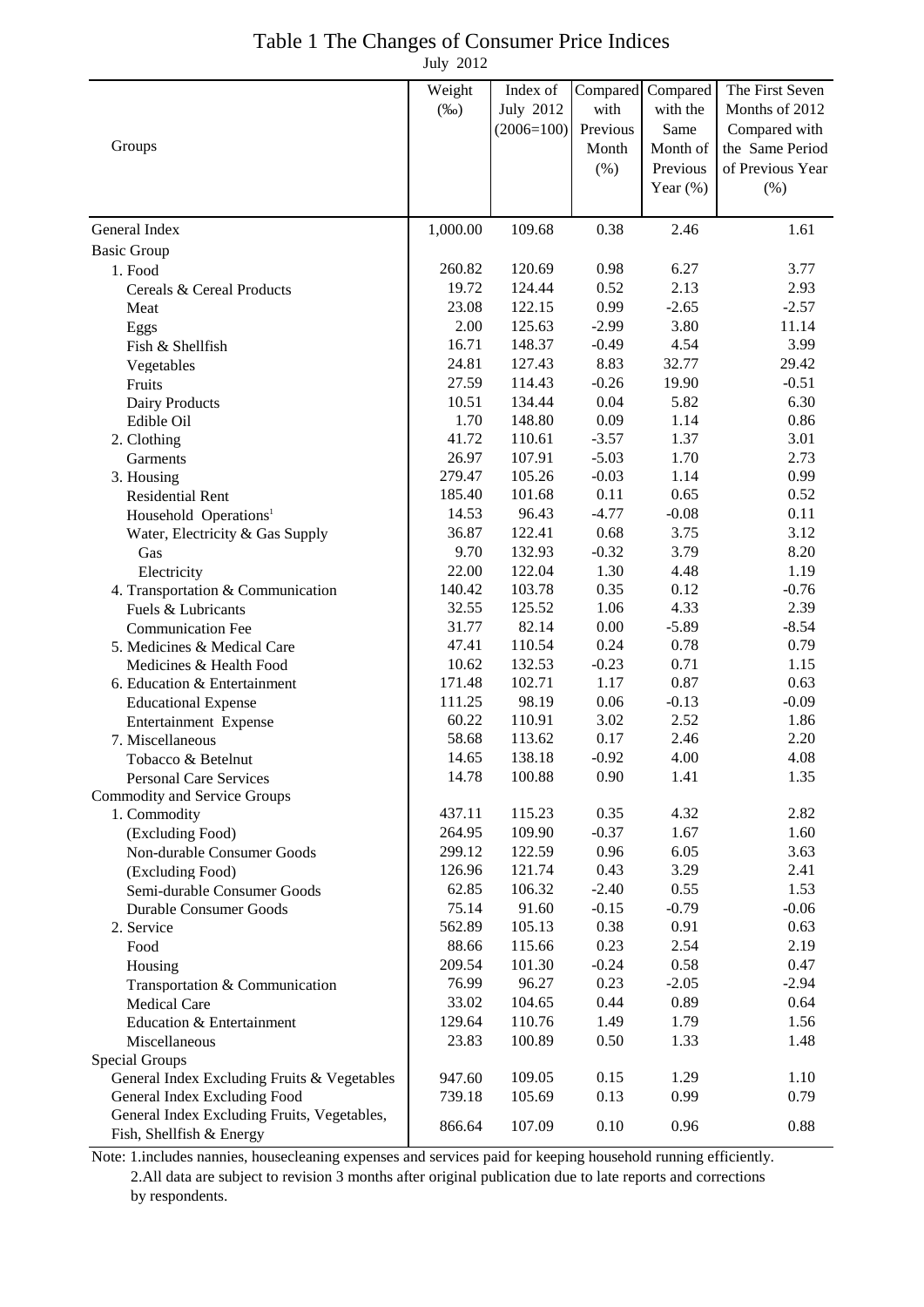# Table 2 The Changes of Wholesale Price Indices

July 2012

| Groups                                           | Weight  | Index of July | Compared | Compared    | The First Seven  |
|--------------------------------------------------|---------|---------------|----------|-------------|------------------|
|                                                  | $(\%0)$ | 2012          | with     | with the    | Months of 2012   |
|                                                  |         | $(2006=100)$  | Previous | Same        | Compared with    |
|                                                  |         |               | Month    | Month of    | the Same Period  |
|                                                  |         |               | (% )     | Previous    | of Previous Year |
|                                                  |         |               |          | Year $(\%)$ | (% )             |
| General Index                                    | 1000.00 | 110.24        | $-0.08$  | $-1.71$     | 0.18             |
| <b>Domestic Sales Excluding Imports</b>          | 307.86  | 116.09        | $-0.39$  | $-1.31$     | $-1.02$          |
| Imports                                          | 327.09  | 120.03        | 0.28     | $-2.69$     | 1.19             |
| Exports                                          | 365.05  | 94.89         | $-0.16$  | $-1.01$     | 0.30             |
| <b>Basic Group</b>                               |         |               |          |             |                  |
| 1. Agriculture, Forestry, Fishing & Animal       | 27.15   | 150.05        | $-1.07$  | 7.21        |                  |
| <b>Husbandry Products</b>                        |         |               |          |             | 4.14             |
| (1) Farm Products                                | 12.87   | 147.89        | 4.14     | 18.37       | 3.98             |
| (2) Poultry & Livestock Products                 | 6.60    | 134.07        | $-1.44$  | $-6.20$     | $-7.34$          |
| (3) Forest Products                              | 0.41    | 107.20        | 0.20     | $-7.29$     | $-12.42$         |
| (4) Fishery Products                             | 7.27    | 167.93        | $-8.22$  | 2.70        | 13.98            |
| 2. Quarrying & Mineral Products                  | 57.59   | 158.07        | 0.97     | $-6.30$     | 5.14             |
| (1) Crude Petroleum & Natural Gas                | 45.78   | 151.66        | 2.77     | $-6.18$     | 7.02             |
| (2) Sand, Stone & Clay Quarrying                 | 2.56    | 102.63        | $-0.43$  | 1.11        | 2.04             |
| (3) Other Mineral Products                       | 9.25    | 209.34        | $-4.65$  | $-7.57$     | $-0.86$          |
| 3. Manufacturing Products                        | 890.99  | 104.14        | $-0.23$  | $-1.99$     | $-0.59$          |
| $(1)$ Foods                                      | 18.50   | 135.50        | 1.54     | 1.34        | 0.28             |
| (2) Beverages                                    | 5.34    | 106.19        | 0.34     | 1.94        | 3.14             |
| (3) Tobaccos                                     | 2.49    | 131.98        | $0.00\,$ | 7.07        | 8.50             |
| (4) Textile Products                             | 21.67   | 127.27        | 0.55     | $-1.22$     | $-4.88$          |
| (5) Wearing Apparel & Clothing Accessories       | 4.65    | 108.27        | 1.07     | 6.88        | 7.27             |
| (6) Leather, Fur & Related Products              | 4.97    | 116.91        | 0.59     | 4.49        | 5.43             |
| (7) Wood & Bamboo Products                       | 2.15    | 116.84        | $-0.23$  | $-0.07$     | 1.49             |
| (8) Pulp, Paper, Paper Products & Printed Matter | 15.11   | 115.76        | $-1.04$  | $-4.12$     | $-4.53$          |
| (9) Petroleum & Coal Products                    | 54.63   | 137.68        | $-3.70$  | $-3.25$     | 5.54             |
| (10)Chemical Material                            | 91.92   | 116.70        | 1.15     | $-10.76$    | $-6.21$          |
| (11) Chemical Products & Medical Goods           | 28.00   | 111.05        | 0.02     | $-0.09$     | 0.94             |
| (12) Rubber & Plastic Products                   | 22.42   | 116.92        | 0.06     | 0.47        | 1.86             |
| (13) Non-metallic Mineral Products               | 13.93   | 107.52        | 0.17     | 2.14        | 0.67             |
| (14) Basic Metal                                 | 84.77   | 111.52        | $-0.81$  | $-10.59$    | $-8.68$          |
| (15) Fabricated Metal Products                   | 42.26   | 110.09        | $-0.67$  | $-2.76$     | $-2.64$          |
| (16) Electronic Parts & Components               | 261.17  | 74.87         | 0.01     | 2.20        | 1.32             |
| (17) Computer, Electronic & Optical Products     | 64.22   | 76.67         | 0.21     | 2.80        | 2.94             |
| (18) Electrical Equipment                        | 34.70   | 108.80        | $-0.43$  | $-1.42$     | $-0.61$          |
| (19) Machinery & Equipment                       | 67.61   | 115.07        | 0.25     | 3.33        | 4.24             |
| (20) Transport Equipment & Parts                 | 34.78   | 111.19        | $-0.13$  | 2.09        | 2.28             |
| (21) Furniture & Fixtures                        | 5.20    | 111.61        | 0.02     | 3.47        | 4.64             |
| (22) Miscellaneous Products                      | 10.51   | 113.36        | 0.28     | 3.05        | 3.26             |
| 4. Water Supply, Electricity & Gas               | 24.28   | 146.06        | 2.27     | 9.34        | 3.34             |
| By Stage of Processing                           |         |               |          |             |                  |
| 1.Raw Materials                                  | 138.48  | 146.96        | 1.34     | $-7.34$     | $-0.48$          |
| 2. Intermediate Materials                        | 356.29  | 111.36        | $-0.67$  | $-1.57$     | $-0.82$          |
| 3. Finished Goods                                | 140.17  | 114.45        | $-0.17$  | 3.83        | 3.29             |
| (1) Capital Goods                                | 53.38   | 111.25        | 0.26     | 3.02        | 3.74             |
| (2) Consumer Goods                               | 86.79   | 115.91        | $-0.43$  | 4.31        | 3.04             |
| Special Groups                                   |         |               |          |             |                  |
| <b>Domestic Sales</b>                            | 634.95  | 117.86        | $-0.04$  | $-2.03$     | 0.13             |
| <b>Domestic Products</b>                         | 672.91  | 105.39        | $-0.27$  | $-1.15$     | $-0.37$          |
| Non-Heavy Chemical Industrial Products           | 166.01  | 115.89        | 0.29     | 0.26        | $-0.12$          |
| Heavy Chemical Industrial Products               | 724.98  | 101.46        | $-0.36$  | $-2.57$     | $-0.73$          |

Note: All data are subject to revision 3 months after original publication due to late reports and corrections by respondents.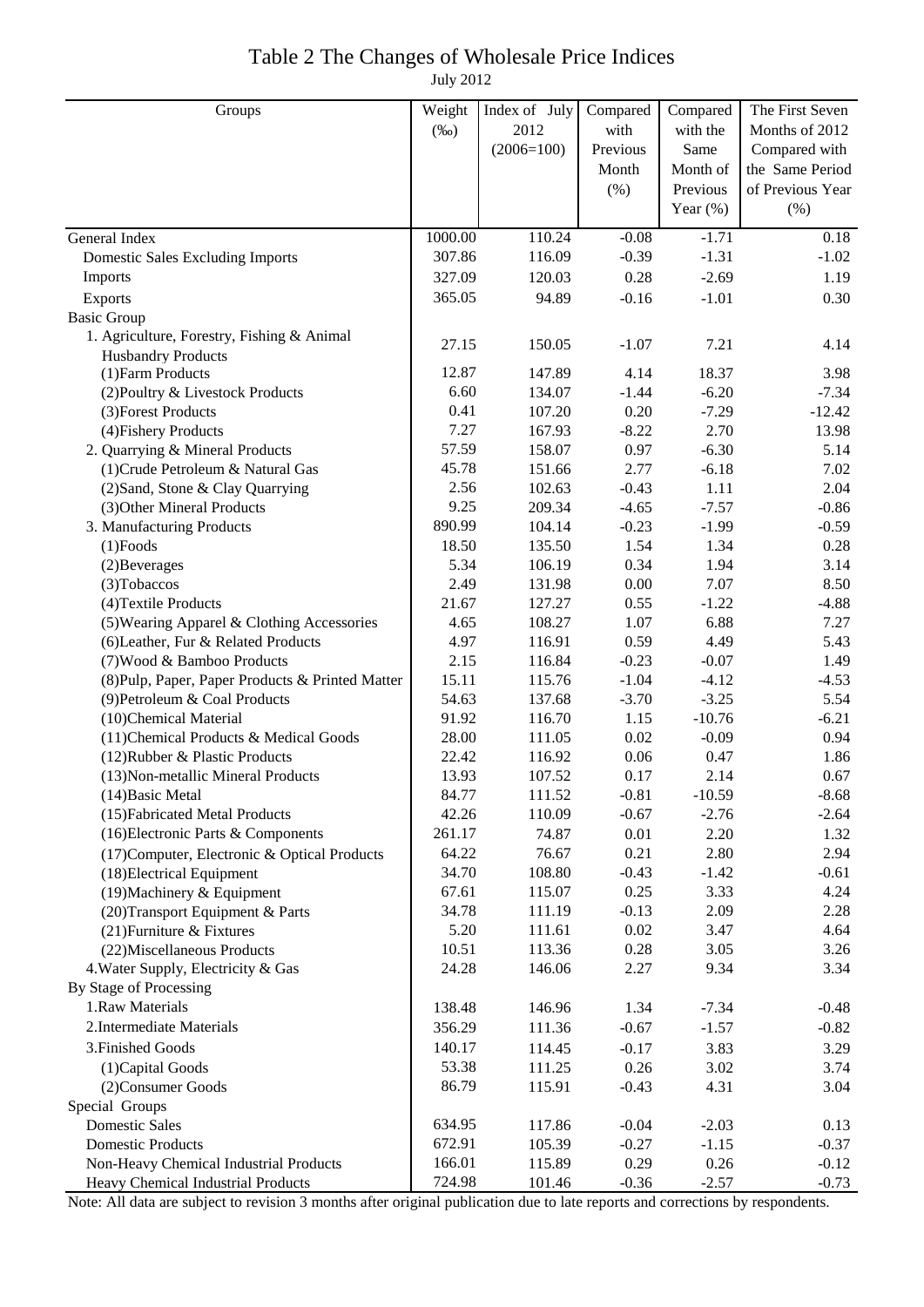# Table 3 The Changes of Import Price Indices

July 2012

|                                                       | Weight<br>$(\%0)$ | Index of<br><b>July 2012</b> | Compared<br>with          | Compared<br>with the                        | The First<br>Seven                        |
|-------------------------------------------------------|-------------------|------------------------------|---------------------------|---------------------------------------------|-------------------------------------------|
| Groups                                                |                   | $(2006=100)$                 | Previous<br>Month<br>(% ) | Same<br>Month of<br>Previous<br>Year $(\%)$ | Months of<br>2012<br>Compared<br>with the |
|                                                       |                   |                              |                           |                                             | Same Period<br>of Previous<br>Year $(\%)$ |
| Basic Group (on N.T.D. Basis)                         |                   |                              |                           |                                             |                                           |
| General Index                                         | 1,000.00          | 120.03                       | 0.28                      | $-2.69$                                     | 1.19                                      |
| 1. Animal, Vegetable Products & Prepared<br>Foods     | 34.64             | 161.33                       | 6.80                      | 5.64                                        | 0.13                                      |
| 2. Mineral Products & Nonmetallic Mineral<br>Products | 208.51            | 157.19                       | $-1.16$                   | $-7.33$                                     | 4.83                                      |
| 3. Textiles & Textile Articles                        | 13.85             | 131.79                       | $-0.77$                   | $-6.29$                                     | $-9.96$                                   |
| 4. Wood, Paper, Pulp & Articles Thereof               | 17.93             | 112.00                       | $-1.56$                   | $-6.22$                                     | $-5.16$                                   |
| 5.Chemicals, Plastics, Rubber & Articles<br>Thereof   | 147.68            | 117.88                       | 1.44                      | $-4.50$                                     | $-1.19$                                   |
| 6. Primary Metals & Articles Thereof                  | 118.38            | 111.08                       | 0.26                      | $-11.16$                                    | $-8.95$                                   |
| 7. Machinery, Optical & Precision Instruments         | 166.28            | 114.89                       | 0.31                      | 3.57                                        | 4.16                                      |
| 8. Electronic Machinery                               | 258.41            | 82.28                        | 0.21                      | 4.62                                        | 3.57                                      |
| 9. Transportation Equipment & Parts                   | 21.11             | 127.39                       | $-0.13$                   | 3.15                                        | 3.57                                      |
| 10. Miscellaneous Products                            | 13.21             | 121.78                       | 0.76                      | 3.44                                        | 1.95                                      |
| Basic Group (on U.S.D. Basis)                         |                   |                              |                           |                                             |                                           |
| General Index                                         | 1,000.00          | 130.26                       | 0.08                      | $-6.45$                                     | $-1.31$                                   |
| 1. Animal, Vegetable Products & Prepared<br>Foods     | 34.64             | 175.10                       | 6.58                      | 1.56                                        | $-2.35$                                   |
| 2. Mineral Products & Nonmetallic Mineral<br>Products | 208.51            | 170.52                       | $-1.36$                   | $-10.91$                                    | 2.26                                      |
| 3. Textiles & Textile Articles                        | 13.85             | 143.01                       | $-0.96$                   | $-9.91$                                     | $-12.14$                                  |
| 4. Wood, Paper, Pulp & Articles Thereof               | 17.93             | 121.55                       | $-1.77$                   | $-9.85$                                     | $-7.50$                                   |
| 5. Chemicals, Plastics, Rubber & Articles<br>Thereof  | 147.68            | 127.95                       | 1.23                      | $-8.19$                                     | $-3.62$                                   |
| 6. Primary Metals & Articles Thereof                  | 118.38            | 120.63                       | 0.06                      | $-14.60$                                    | $-11.17$                                  |
| 7. Machinery, Optical & Precision Instruments         | 166.28            | 124.66                       | 0.12                      | $-0.42$                                     | 1.60                                      |
| 8. Electronic Machinery                               | 258.41            | 89.29                        | $0.01\,$                  | 0.57                                        | 1.02                                      |
| 9. Transportation Equipment & Parts                   | 21.11             | 138.21                       | $-0.34$                   | $-0.84$                                     | 1.04                                      |
| 10. Miscellaneous Products                            | 13.21             | 132.14                       | 0.56                      | $-0.56$                                     | $-0.55$                                   |

Note: All data are subject to revision 3 months after original publication due to late reports and corrections by respondents.